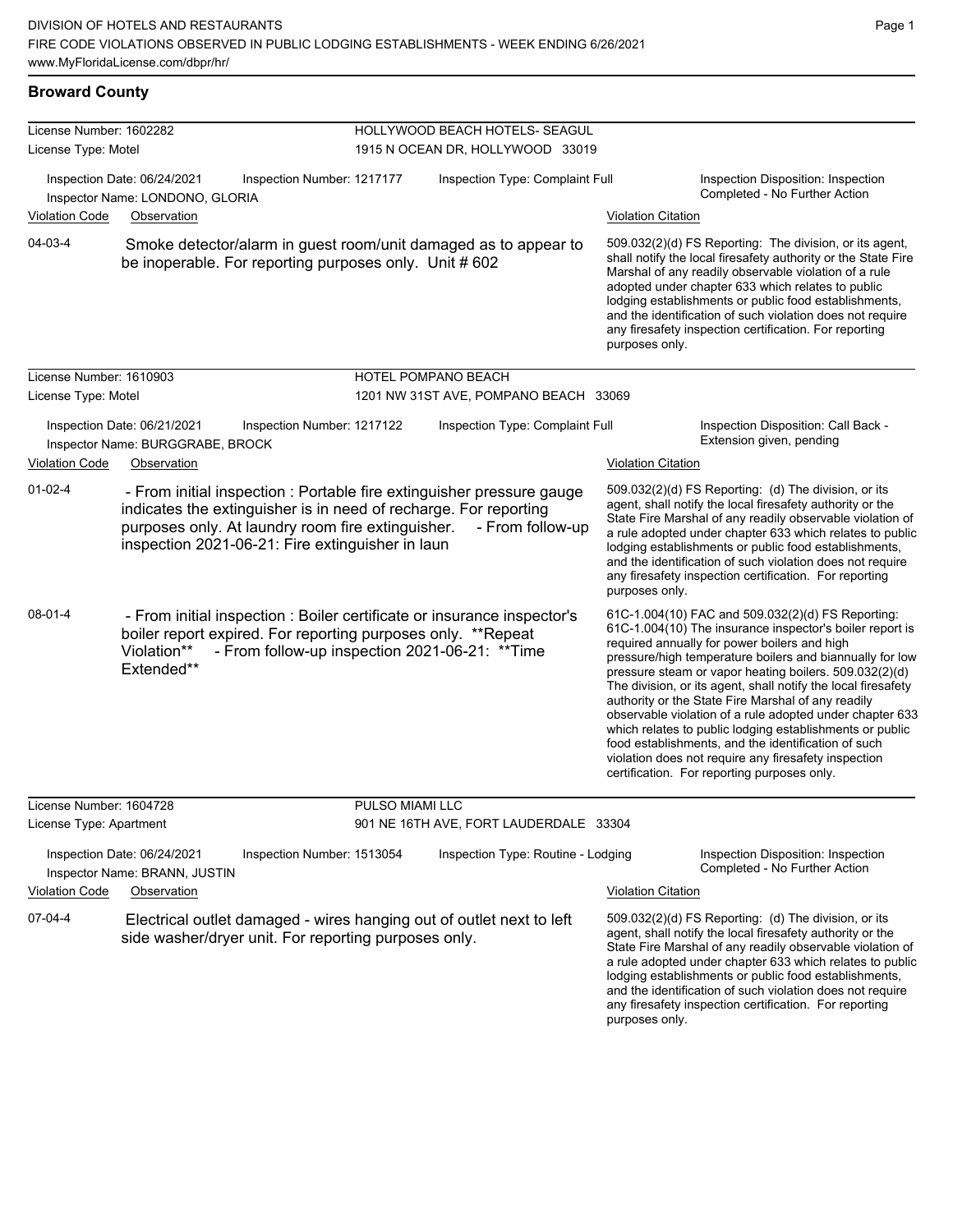**Broward County**

| License Number: 1601872 |                                                                                                                                                                                                          |                        | SEA CLUB OCEAN RESORT HOTEL                      |                           |                                                                                                                                                                                                                                                                                                                                                                                                                            |  |  |
|-------------------------|----------------------------------------------------------------------------------------------------------------------------------------------------------------------------------------------------------|------------------------|--------------------------------------------------|---------------------------|----------------------------------------------------------------------------------------------------------------------------------------------------------------------------------------------------------------------------------------------------------------------------------------------------------------------------------------------------------------------------------------------------------------------------|--|--|
| License Type: Hotel     |                                                                                                                                                                                                          |                        | 619 N ATLANTIC BLVD, FORT LAUDERDALE 33304-4127  |                           |                                                                                                                                                                                                                                                                                                                                                                                                                            |  |  |
|                         | Inspection Date: 06/23/2021<br>Inspection Number: 1159245<br>Inspector Name: BRANN, JUSTIN                                                                                                               |                        | Inspection Type: Complaint Full                  |                           | Inspection Disposition: Inspection<br>Completed - No Further Action                                                                                                                                                                                                                                                                                                                                                        |  |  |
| <b>Violation Code</b>   | Observation                                                                                                                                                                                              |                        |                                                  | <b>Violation Citation</b> |                                                                                                                                                                                                                                                                                                                                                                                                                            |  |  |
| $01 - 03 - 4$           | Portable fire extinguisher missing from it's designated location (sign<br>present indicating designated location). For reporting purposes only.<br>5th Floor hose box by Room 510. ** Repeat Violation** |                        |                                                  | purposes only.            | 509.032(2)(d) FS Reporting: (d) The division, or its<br>agent, shall notify the local firesafety authority or the<br>State Fire Marshal of any readily observable violation of<br>a rule adopted under chapter 633 which relates to public<br>lodging establishments or public food establishments,<br>and the identification of such violation does not require<br>any firesafety inspection certification. For reporting |  |  |
| License Number: 1608850 |                                                                                                                                                                                                          | <b>PULSO MIAMI LLC</b> |                                                  |                           |                                                                                                                                                                                                                                                                                                                                                                                                                            |  |  |
| License Type: Apartment |                                                                                                                                                                                                          |                        | 1401 NE 17TH CT, FORT LAUDERDALE 33305           |                           |                                                                                                                                                                                                                                                                                                                                                                                                                            |  |  |
|                         | Inspection Date: 06/24/2021<br>Inspection Number: 1513109<br>Inspector Name: BRANN, JUSTIN                                                                                                               |                        | Inspection Type: Lodging-Licensing<br>Inspection |                           | Inspection Disposition: Inspection<br>Completed - No Further Action                                                                                                                                                                                                                                                                                                                                                        |  |  |
| <b>Violation Code</b>   | Observation                                                                                                                                                                                              |                        |                                                  | <b>Violation Citation</b> |                                                                                                                                                                                                                                                                                                                                                                                                                            |  |  |
| $01 - 02 - 4$           | Portable fire extinguisher pressure gauge indicates the extinguisher<br>is in need of recharge. For reporting purposes only.<br>By Apt 212.                                                              |                        |                                                  | purposes only.            | 509.032(2)(d) FS Reporting: (d) The division, or its<br>agent, shall notify the local firesafety authority or the<br>State Fire Marshal of any readily observable violation of<br>a rule adopted under chapter 633 which relates to public<br>lodging establishments or public food establishments,<br>and the identification of such violation does not require<br>any firesafety inspection certification. For reporting |  |  |
| License Number: 1610943 |                                                                                                                                                                                                          | PULSO MIAMI LLC        |                                                  |                           |                                                                                                                                                                                                                                                                                                                                                                                                                            |  |  |
| License Type: Apartment |                                                                                                                                                                                                          |                        | 1151 NE 17TH CT, FORT LAUDERDALE 33305           |                           |                                                                                                                                                                                                                                                                                                                                                                                                                            |  |  |
|                         | Inspection Date: 06/25/2021<br>Inspection Number: 1513063<br>Inspector Name: BRANN, JUSTIN                                                                                                               |                        | Inspection Type: Lodging-Licensing<br>Inspection |                           | Inspection Disposition: Inspection<br>Completed - No Further Action                                                                                                                                                                                                                                                                                                                                                        |  |  |
| <b>Violation Code</b>   | Observation                                                                                                                                                                                              |                        |                                                  | <b>Violation Citation</b> |                                                                                                                                                                                                                                                                                                                                                                                                                            |  |  |
| $01 - 02 - 4$           | Portable fire extinguisher pressure gauge indicates the extinguisher<br>is in need of recharge. For reporting purposes only.<br>2 extinguishers on East and NE sides.                                    |                        |                                                  | purposes only.            | 509.032(2)(d) FS Reporting: (d) The division, or its<br>agent, shall notify the local firesafety authority or the<br>State Fire Marshal of any readily observable violation of<br>a rule adopted under chapter 633 which relates to public<br>lodging establishments or public food establishments,<br>and the identification of such violation does not require<br>any firesafety inspection certification. For reporting |  |  |
| $01 - 03 - 4$           | Portable fire extinguisher missing from it's designated location (sign<br>present indicating designated location). For reporting purposes only.<br>Top of rear NE stairs.                                |                        |                                                  |                           | 509.032(2)(d) FS Reporting: (d) The division, or its<br>agent, shall notify the local firesafety authority or the<br>State Fire Marshal of any readily observable violation of<br>a rule adopted under chapter 633 which relates to public<br>lodging establishments or public food establishments,<br>and the identification of such violation does not require<br>any firesafety inspection certification. For reporting |  |  |

purposes only.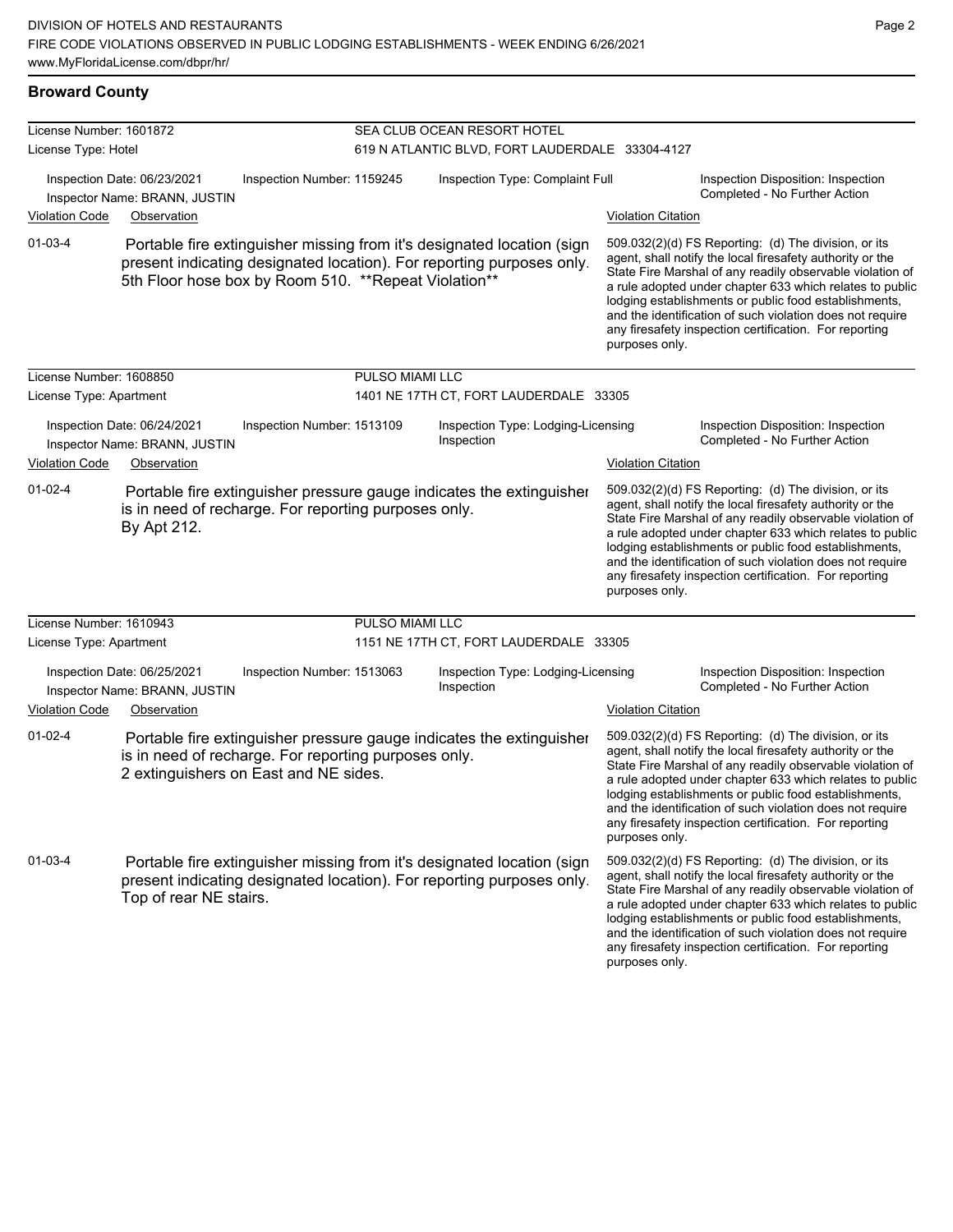## **Broward County**

| License Number: 1620883<br>License Type: Hotel |                                                                 |                                                                                                                                             | WOODSPRING SUITES FORT LAUDERDALE<br>5700 REESE RD. DAVIE 33314 |                                                  |                           |                                                                                                                                                                                                                                                                                                                                                                                                                        |
|------------------------------------------------|-----------------------------------------------------------------|---------------------------------------------------------------------------------------------------------------------------------------------|-----------------------------------------------------------------|--------------------------------------------------|---------------------------|------------------------------------------------------------------------------------------------------------------------------------------------------------------------------------------------------------------------------------------------------------------------------------------------------------------------------------------------------------------------------------------------------------------------|
|                                                | Inspection Date: 06/21/2021<br>Inspector Name: BARTON, GEOFFREY | Inspection Number: 1158922                                                                                                                  |                                                                 | Inspection Type: Lodging-Licensing<br>Inspection |                           | Inspection Disposition: Inspection<br>Completed - No Further Action                                                                                                                                                                                                                                                                                                                                                    |
| <b>Violation Code</b>                          | Observation                                                     |                                                                                                                                             |                                                                 |                                                  | <b>Violation Citation</b> |                                                                                                                                                                                                                                                                                                                                                                                                                        |
| $04 - 01 - 4$                                  | reporting purposes only.<br>Room 409                            | Trouble/alarm light illuminated on the fire alarm control panel. For<br>Observed yellow trouble light indicator for smoke detector issue in |                                                                 |                                                  | purposes only.            | 509.032(2)(d) FS Reporting: The division, or its agent,<br>shall notify the local firesafety authority or the State Fire<br>Marshal of any readily observable violation of a rule<br>adopted under chapter 633 which relates to public<br>lodging establishments or public food establishments,<br>and the identification of such violation does not require<br>any firesafety inspection certification. For reporting |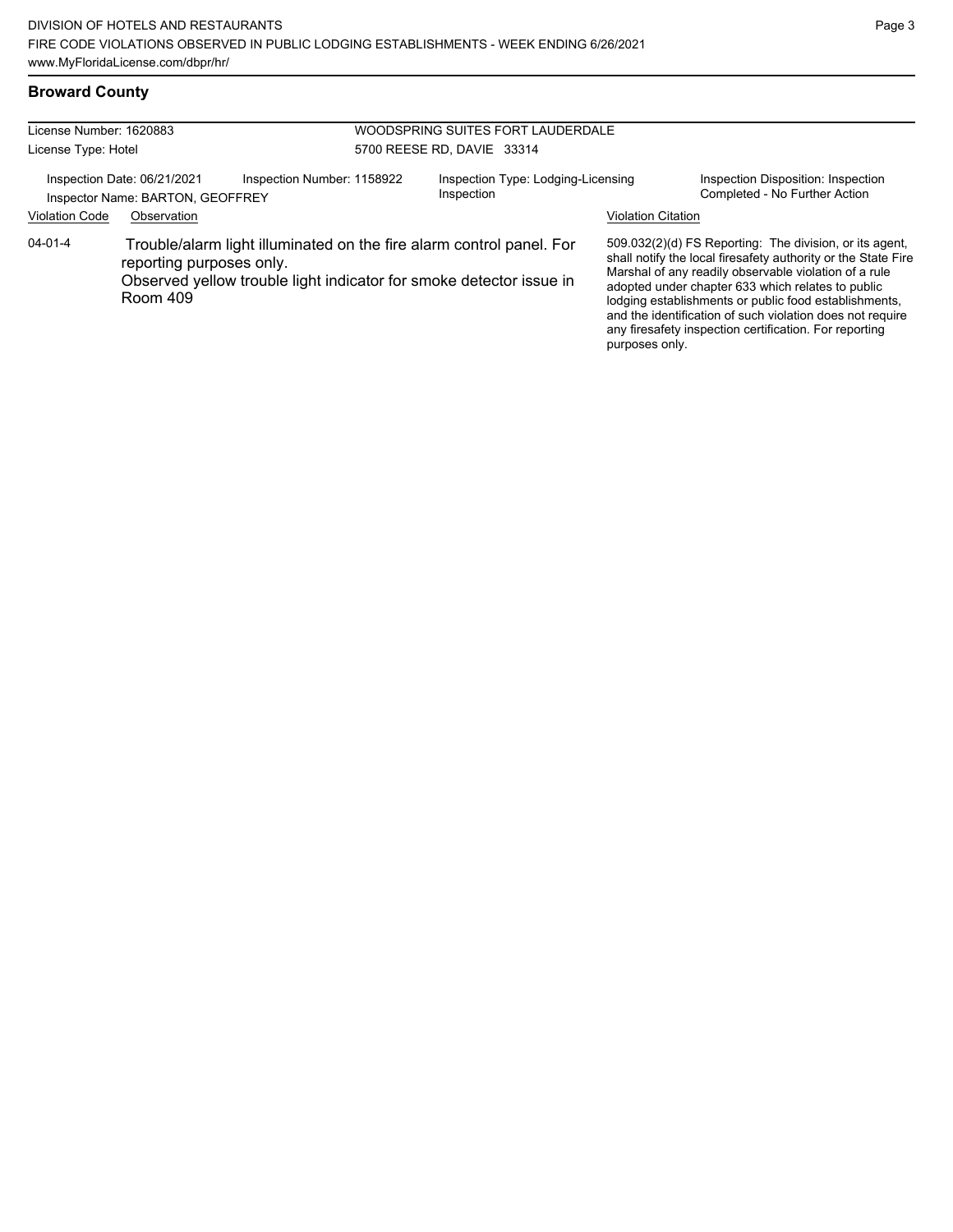## **Collier County**

| License Number: 2102315 |                                                              |                                                                                                                                                                                                                                                             | THE POINT AT NAPLES                |                           |                                                                                                                                                                                                                                                                                                                                                                                                                              |
|-------------------------|--------------------------------------------------------------|-------------------------------------------------------------------------------------------------------------------------------------------------------------------------------------------------------------------------------------------------------------|------------------------------------|---------------------------|------------------------------------------------------------------------------------------------------------------------------------------------------------------------------------------------------------------------------------------------------------------------------------------------------------------------------------------------------------------------------------------------------------------------------|
| License Type: Apartment |                                                              |                                                                                                                                                                                                                                                             | 2155 GREAT BLUE DR, NAPLES 34112   |                           |                                                                                                                                                                                                                                                                                                                                                                                                                              |
|                         | Inspection Date: 06/22/2021<br>Inspector Name: GRAVES, PETER | Inspection Number: 1499196                                                                                                                                                                                                                                  | Inspection Type: Routine - Lodging |                           | Inspection Disposition: Call Back -<br>Complied                                                                                                                                                                                                                                                                                                                                                                              |
| <b>Violation Code</b>   | Observation                                                  |                                                                                                                                                                                                                                                             |                                    | <b>Violation Citation</b> |                                                                                                                                                                                                                                                                                                                                                                                                                              |
| $01 - 05 - 4$           | apartment 306                                                | - From initial inspection : Portable fire extinguisher obstructed/not<br>accessible. For reporting purposes only.<br>Observed fire extinguisher at building 3, in front of apart 103,<br>Building 5 near apartment 103, 204, 203, 107, 208, Building 6 near |                                    | purposes only.            | $509.032(2)(d)$ FS Reporting: (d) The division, or its<br>agent, shall notify the local firesafety authority or the<br>State Fire Marshal of any readily observable violation of<br>a rule adopted under chapter 633 which relates to public<br>lodging establishments or public food establishments,<br>and the identification of such violation does not require<br>any firesafety inspection certification. For reporting |
| 04-01-4                 |                                                              | - From initial inspection: Trouble/alarm light illuminated on the fire<br>alarm control panel. For reporting purposes only.<br>follow-up inspection 2021-06-22: Observed trouble light illuminated<br>on the fire control panel. ** Time Extended**         | - From                             | purposes only.            | 509.032(2)(d) FS Reporting: The division, or its agent,<br>shall notify the local firesafety authority or the State Fire<br>Marshal of any readily observable violation of a rule<br>adopted under chapter 633 which relates to public<br>lodging establishments or public food establishments,<br>and the identification of such violation does not require<br>any firesafety inspection certification. For reporting       |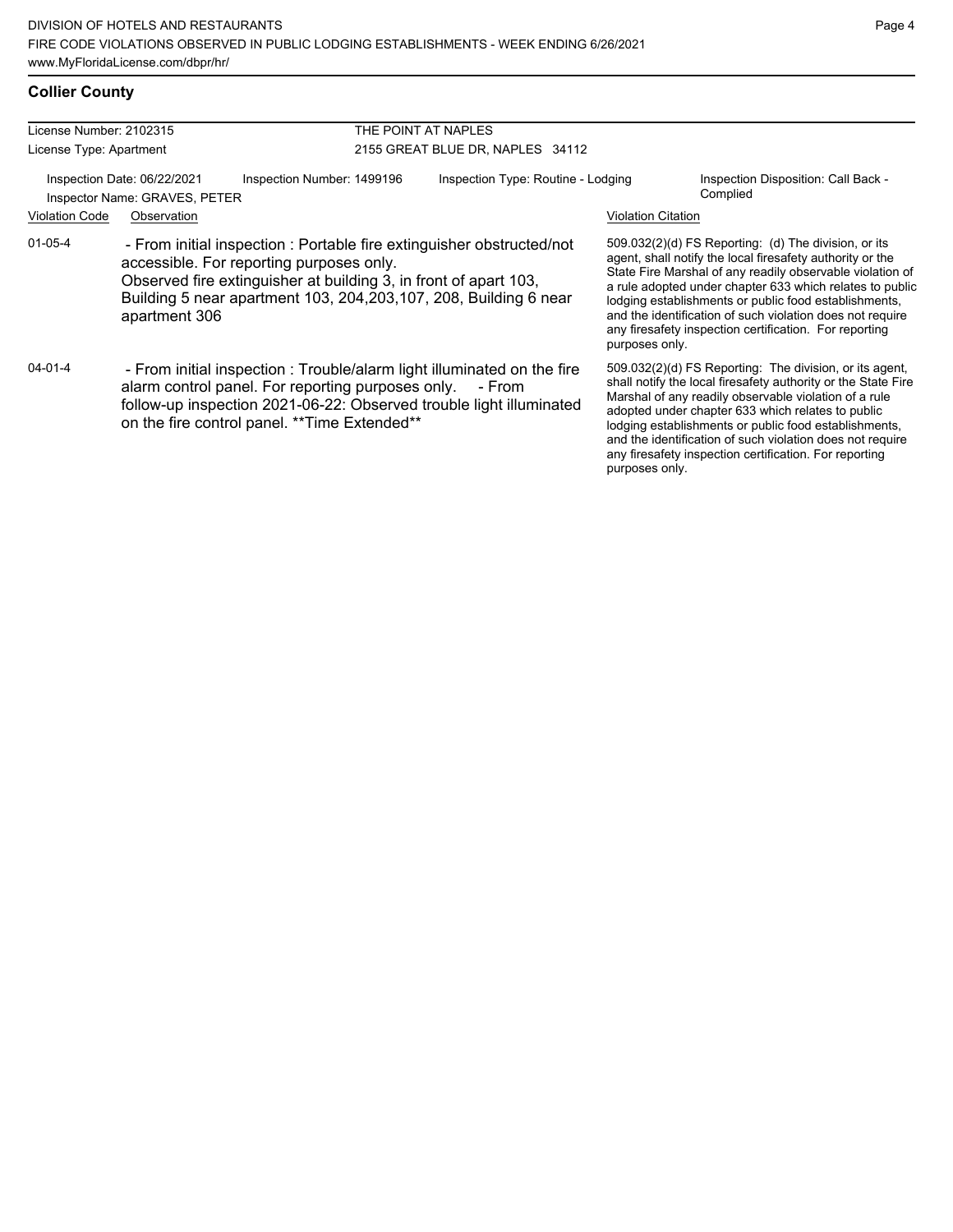### **Dade County**

| License Number: 2300139                                                                                                             |                                                                                                                                                                                     | <b>ANHINGA MOTEL</b> |                                                    |                           |                                                                                                                                                                                                                                                                                                                                                                                                                                                                                                                                                                                                                                                                                                  |  |  |  |
|-------------------------------------------------------------------------------------------------------------------------------------|-------------------------------------------------------------------------------------------------------------------------------------------------------------------------------------|----------------------|----------------------------------------------------|---------------------------|--------------------------------------------------------------------------------------------------------------------------------------------------------------------------------------------------------------------------------------------------------------------------------------------------------------------------------------------------------------------------------------------------------------------------------------------------------------------------------------------------------------------------------------------------------------------------------------------------------------------------------------------------------------------------------------------------|--|--|--|
| License Type: Motel                                                                                                                 |                                                                                                                                                                                     |                      | 250 S KROME AVE, HOMESTEAD 33030                   |                           |                                                                                                                                                                                                                                                                                                                                                                                                                                                                                                                                                                                                                                                                                                  |  |  |  |
|                                                                                                                                     | Inspection Date: 06/21/2021<br>Inspection Number: 1217127<br>Inspector Name: LEIDECKER, EDILMA                                                                                      |                      | Inspection Type: Complaint Full                    |                           | Inspection Disposition: Warning<br>Issued                                                                                                                                                                                                                                                                                                                                                                                                                                                                                                                                                                                                                                                        |  |  |  |
| Violation Code                                                                                                                      | Observation                                                                                                                                                                         |                      |                                                    | <b>Violation Citation</b> |                                                                                                                                                                                                                                                                                                                                                                                                                                                                                                                                                                                                                                                                                                  |  |  |  |
| 04-03-4                                                                                                                             | Smoke detector/alarm in guest room/unit damaged as to appear to<br>be inoperable. For reporting purposes only. Observed smoke<br>detector in room 2 damaged.                        |                      |                                                    | purposes only.            | 509.032(2)(d) FS Reporting: The division, or its agent,<br>shall notify the local firesafety authority or the State Fire<br>Marshal of any readily observable violation of a rule<br>adopted under chapter 633 which relates to public<br>lodging establishments or public food establishments,<br>and the identification of such violation does not require<br>any firesafety inspection certification. For reporting                                                                                                                                                                                                                                                                           |  |  |  |
| License Number: 2330635<br>License Type: Apartment                                                                                  |                                                                                                                                                                                     |                      | ROBERT KING HIGH, LLC<br>1407 NW 7 ST, MIAMI 33125 |                           |                                                                                                                                                                                                                                                                                                                                                                                                                                                                                                                                                                                                                                                                                                  |  |  |  |
| Inspection Date: 06/25/2021<br>Inspection Number: 1513026<br>Inspector Name: GONZALEZ, ERIK<br><b>Violation Code</b><br>Observation |                                                                                                                                                                                     |                      | Inspection Type: Lodging-Licensing<br>Inspection   | <b>Violation Citation</b> | Inspection Disposition: Inspection<br>Completed - No Further Action                                                                                                                                                                                                                                                                                                                                                                                                                                                                                                                                                                                                                              |  |  |  |
| $08 - 01 - 4$                                                                                                                       | Boiler certificate or insurance inspector's boiler report expired. For<br>reporting purposes only.                                                                                  |                      |                                                    |                           | 61C-1.004(10) FAC and 509.032(2)(d) FS Reporting:<br>61C-1.004(10) The insurance inspector's boiler report is<br>required annually for power boilers and high<br>pressure/high temperature boilers and biannually for low<br>pressure steam or vapor heating boilers. 509.032(2)(d)<br>The division, or its agent, shall notify the local firesafety<br>authority or the State Fire Marshal of any readily<br>observable violation of a rule adopted under chapter 633<br>which relates to public lodging establishments or public<br>food establishments, and the identification of such<br>violation does not require any firesafety inspection<br>certification. For reporting purposes only. |  |  |  |
| License Number: 2330633                                                                                                             |                                                                                                                                                                                     | <b>ZOI HOUSE</b>     |                                                    |                           |                                                                                                                                                                                                                                                                                                                                                                                                                                                                                                                                                                                                                                                                                                  |  |  |  |
| License Type: Apartment                                                                                                             |                                                                                                                                                                                     |                      | 2900 SW 28 LN, SUITE E203, MIAMI 33133             |                           |                                                                                                                                                                                                                                                                                                                                                                                                                                                                                                                                                                                                                                                                                                  |  |  |  |
| Violation Code                                                                                                                      | Inspection Date: 06/21/2021<br>Inspection Number: 1512955<br>Inspector Name: MASKASEM, SUPPACHAI<br>Observation                                                                     |                      | Inspection Type: Lodging-Licensing<br>Inspection   | <b>Violation Citation</b> | Inspection Disposition: Inspection<br>Completed - No Further Action                                                                                                                                                                                                                                                                                                                                                                                                                                                                                                                                                                                                                              |  |  |  |
| 04-01-4                                                                                                                             | Trouble/alarm light illuminated on the fire alarm control panel. For<br>reporting purposes only.                                                                                    |                      |                                                    | purposes only.            | 509.032(2)(d) FS Reporting: The division, or its agent,<br>shall notify the local firesafety authority or the State Fire<br>Marshal of any readily observable violation of a rule<br>adopted under chapter 633 which relates to public<br>lodging establishments or public food establishments,<br>and the identification of such violation does not require<br>any firesafety inspection certification. For reporting                                                                                                                                                                                                                                                                           |  |  |  |
| License Number: 2329301                                                                                                             |                                                                                                                                                                                     | HOTEL COLORETTA      |                                                    |                           |                                                                                                                                                                                                                                                                                                                                                                                                                                                                                                                                                                                                                                                                                                  |  |  |  |
| License Type: Hotel                                                                                                                 |                                                                                                                                                                                     |                      | 355 WASHINGTON, MIAMI BEACH 33139                  |                           |                                                                                                                                                                                                                                                                                                                                                                                                                                                                                                                                                                                                                                                                                                  |  |  |  |
|                                                                                                                                     | Inspection Date: 06/23/2021<br>Inspection Number: 1156498<br>Inspector Name: WILLIAMS, ALFREDA                                                                                      |                      | Inspection Type: Routine - Lodging                 |                           | Inspection Disposition: Call Back -<br>Complied                                                                                                                                                                                                                                                                                                                                                                                                                                                                                                                                                                                                                                                  |  |  |  |
| <b>Violation Code</b>                                                                                                               | Observation                                                                                                                                                                         |                      |                                                    | <b>Violation Citation</b> |                                                                                                                                                                                                                                                                                                                                                                                                                                                                                                                                                                                                                                                                                                  |  |  |  |
| $04 - 01 - 4$                                                                                                                       | - From initial inspection : Trouble/alarm light illuminated on the fire<br>alarm control panel. For reporting purposes only.<br>follow-up inspection 2021-06-23: ** Time Extended** |                      | - From                                             | purposes only.            | 509.032(2)(d) FS Reporting: The division, or its agent,<br>shall notify the local firesafety authority or the State Fire<br>Marshal of any readily observable violation of a rule<br>adopted under chapter 633 which relates to public<br>lodging establishments or public food establishments,<br>and the identification of such violation does not require<br>any firesafety inspection certification. For reporting                                                                                                                                                                                                                                                                           |  |  |  |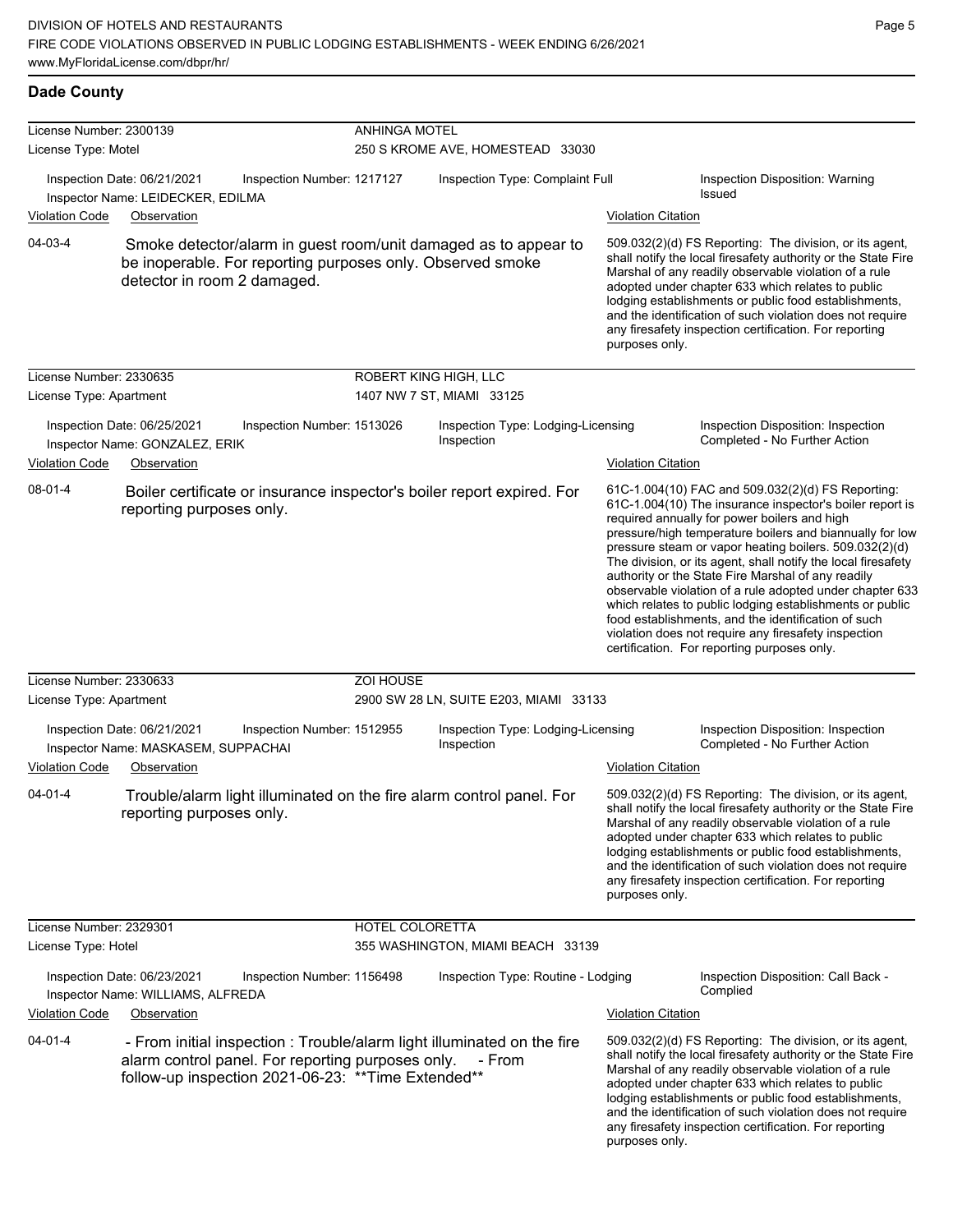any firesafety inspection certification. For reporting

purposes only.

### **Dade County**

| License Number: 2309749                                         |                                                                   |                                                                                                                                                                                                                                                         | <b>EDEN ROC</b>                     |                                                                                                                                             |                           |                                                                                                                                                                                                                                                                                                                                                                                                                                                                                                                                                                                                                                                                                                  |  |
|-----------------------------------------------------------------|-------------------------------------------------------------------|---------------------------------------------------------------------------------------------------------------------------------------------------------------------------------------------------------------------------------------------------------|-------------------------------------|---------------------------------------------------------------------------------------------------------------------------------------------|---------------------------|--------------------------------------------------------------------------------------------------------------------------------------------------------------------------------------------------------------------------------------------------------------------------------------------------------------------------------------------------------------------------------------------------------------------------------------------------------------------------------------------------------------------------------------------------------------------------------------------------------------------------------------------------------------------------------------------------|--|
| License Type: Hotel                                             |                                                                   |                                                                                                                                                                                                                                                         | 4525 COLLINS AVE, MIAMI BEACH 33140 |                                                                                                                                             |                           |                                                                                                                                                                                                                                                                                                                                                                                                                                                                                                                                                                                                                                                                                                  |  |
| Inspection Date: 06/22/2021<br>Inspector Name: SUAREZ, LEOPOLDO |                                                                   | Inspection Number: 1156463                                                                                                                                                                                                                              | Inspection Type: Routine - Lodging  |                                                                                                                                             |                           | Inspection Disposition: Call Back -<br>Admin. complaint recommended                                                                                                                                                                                                                                                                                                                                                                                                                                                                                                                                                                                                                              |  |
| <b>Violation Code</b>                                           | Observation                                                       |                                                                                                                                                                                                                                                         |                                     |                                                                                                                                             | <b>Violation Citation</b> |                                                                                                                                                                                                                                                                                                                                                                                                                                                                                                                                                                                                                                                                                                  |  |
| $04 - 01 - 4$                                                   |                                                                   | alarm control panel. For reporting purposes only. Main panel<br>inspection 2021-05-19: Fire alarm company is working                                                                                                                                    |                                     | - From initial inspection : Trouble/alarm light illuminated on the fire<br>located next to lnez Cafe. **Repeat Violation** - From follow-up | purposes only.            | 509.032(2)(d) FS Reporting: The division, or its agent,<br>shall notify the local firesafety authority or the State Fire<br>Marshal of any readily observable violation of a rule<br>adopted under chapter 633 which relates to public<br>lodging establishments or public food establishments,<br>and the identification of such violation does not require<br>any firesafety inspection certification. For reporting                                                                                                                                                                                                                                                                           |  |
| 08-03-4                                                         |                                                                   | - From initial inspection : No boiler certificate or insurance<br>inspector's boiler report available. For reporting purposes only.<br>Observed 1 new boiler that replaced the old one and will be<br>inspected this year when renewing the other ones. |                                     | - From foll                                                                                                                                 |                           | 61C-1.004(10) FAC and 509.032(2)(d) FS Reporting:<br>61C-1.004(10) The insurance inspector's boiler report is<br>required annually for power boilers and high<br>pressure/high temperature boilers and biannually for low<br>pressure steam or vapor heating boilers. 509.032(2)(d)<br>The division, or its agent, shall notify the local firesafety<br>authority or the State Fire Marshal of any readily<br>observable violation of a rule adopted under chapter 633<br>which relates to public lodging establishments or public<br>food establishments, and the identification of such<br>violation does not require any firesafety inspection<br>certification. For reporting purposes only. |  |
| License Number: 2330587                                         |                                                                   |                                                                                                                                                                                                                                                         | <b>MSFLJ LLC</b>                    |                                                                                                                                             |                           |                                                                                                                                                                                                                                                                                                                                                                                                                                                                                                                                                                                                                                                                                                  |  |
| License Type: Apartment                                         |                                                                   |                                                                                                                                                                                                                                                         |                                     | 3039-3045 NW 21 CT, MIAMI 33142                                                                                                             |                           |                                                                                                                                                                                                                                                                                                                                                                                                                                                                                                                                                                                                                                                                                                  |  |
|                                                                 | Inspection Date: 06/25/2021<br>Inspector Name: CONCEPCION, ADRIEL | Inspection Number: 1513083                                                                                                                                                                                                                              |                                     | Inspection Type: Lodging-Licensing<br>Inspection                                                                                            |                           | Inspection Disposition: Inspection<br>Completed - No Further Action                                                                                                                                                                                                                                                                                                                                                                                                                                                                                                                                                                                                                              |  |
| <b>Violation Code</b>                                           | Observation                                                       |                                                                                                                                                                                                                                                         |                                     |                                                                                                                                             | <b>Violation Citation</b> |                                                                                                                                                                                                                                                                                                                                                                                                                                                                                                                                                                                                                                                                                                  |  |
| $07-02-4$                                                       |                                                                   | 3045 under upstairs platform.                                                                                                                                                                                                                           |                                     | Frayed/Exposed electrical wire(s) located above unit 2 in building                                                                          |                           | 509.032(2)(d) FS Reporting: (d) The division, or its<br>agent, shall notify the local firesafety authority or the<br>State Fire Marshal of any readily observable violation of<br>a rule adopted under chapter 633 which relates to public<br>lodging establishments or public food establishments,<br>and the identification of such violation does not require                                                                                                                                                                                                                                                                                                                                 |  |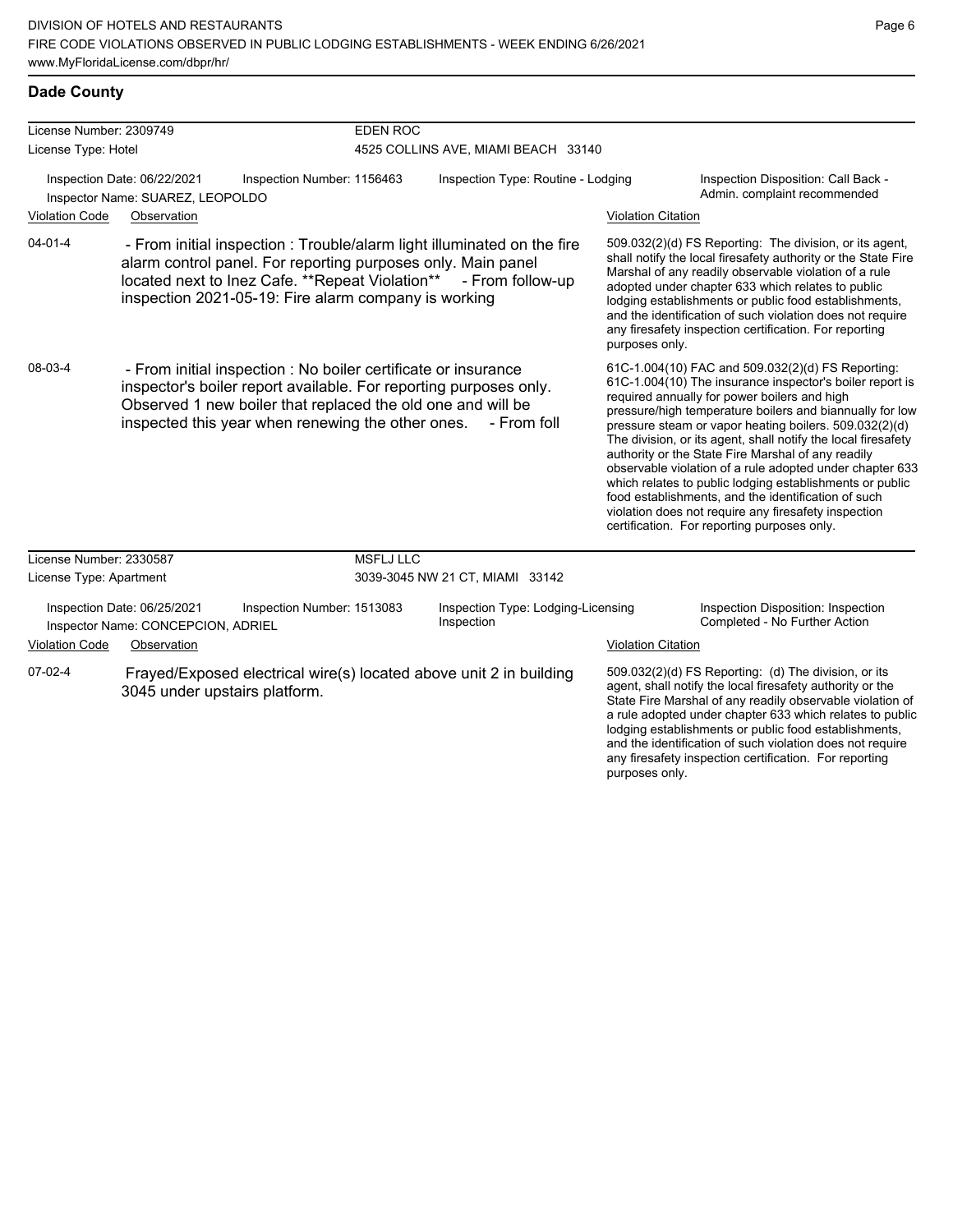#### License Number: 2302711 License Type: Motel NEWPORT BEACHSIDE HOTEL & RESORT 16701 COLLINS AVE, SUNNY ISLES BEACH 33160 Inspection Date: 06/24/2021 Inspection Number: 1217181 Inspection Type: Complaint Full Inspection Disposition: Inspection Completed - No Further Action Inspector Name: HODGE, KRISTEN Violation Code Observation Violation Citation 61C-1.004(10) FAC and 509.032(2)(d) FS Reporting: 61C-1.004(10) The insurance inspector's boiler report is required annually for power boilers and high pressure/high temperature boilers and biannually for low pressure steam or vapor heating boilers. 509.032(2)(d) The division, or its agent, shall notify the local firesafety authority or the State Fire Marshal of any readily observable violation of a rule adopted under chapter 633 which relates to public lodging establishments or public food establishments, and the identification of such violation does not require any firesafety inspection certification. For reporting purposes only. 08-01-4 Boiler certificate or insurance inspector's boiler report expired. For reporting purposes only. Observed all boiler certificates Expired as of, 097488 (MAIN BLDG) Expired 9/24/2020, 055203 ( BLR RM) Expired 9/24/2020, 015014 (KITCHEN) Expired 11/04/2020. 61C-1.004(10) FAC and 509.032(2)(d) FS Reporting: 61C-1.004(10) The insurance inspector's boiler report shall be posted in the boiler room. 509.032(2)(d) The division, or its agent, shall notify the local firesafety authority or the State Fire Marshal of any readily observable violation of a rule adopted under chapter 633 08-04-4 Boiler certificate not posted in the boiler room. For reporting purposes only. Observed boiler certificates not kept posted inside boiler room. Provided emailed copies of boiler jurisdiction number's 097488, 055203 and 015014 to Director of Facilities, C

which relates to public lodging establishments or public food establishments, and the identification of such violation does not require any firesafety inspection certification. For reporting purposes only.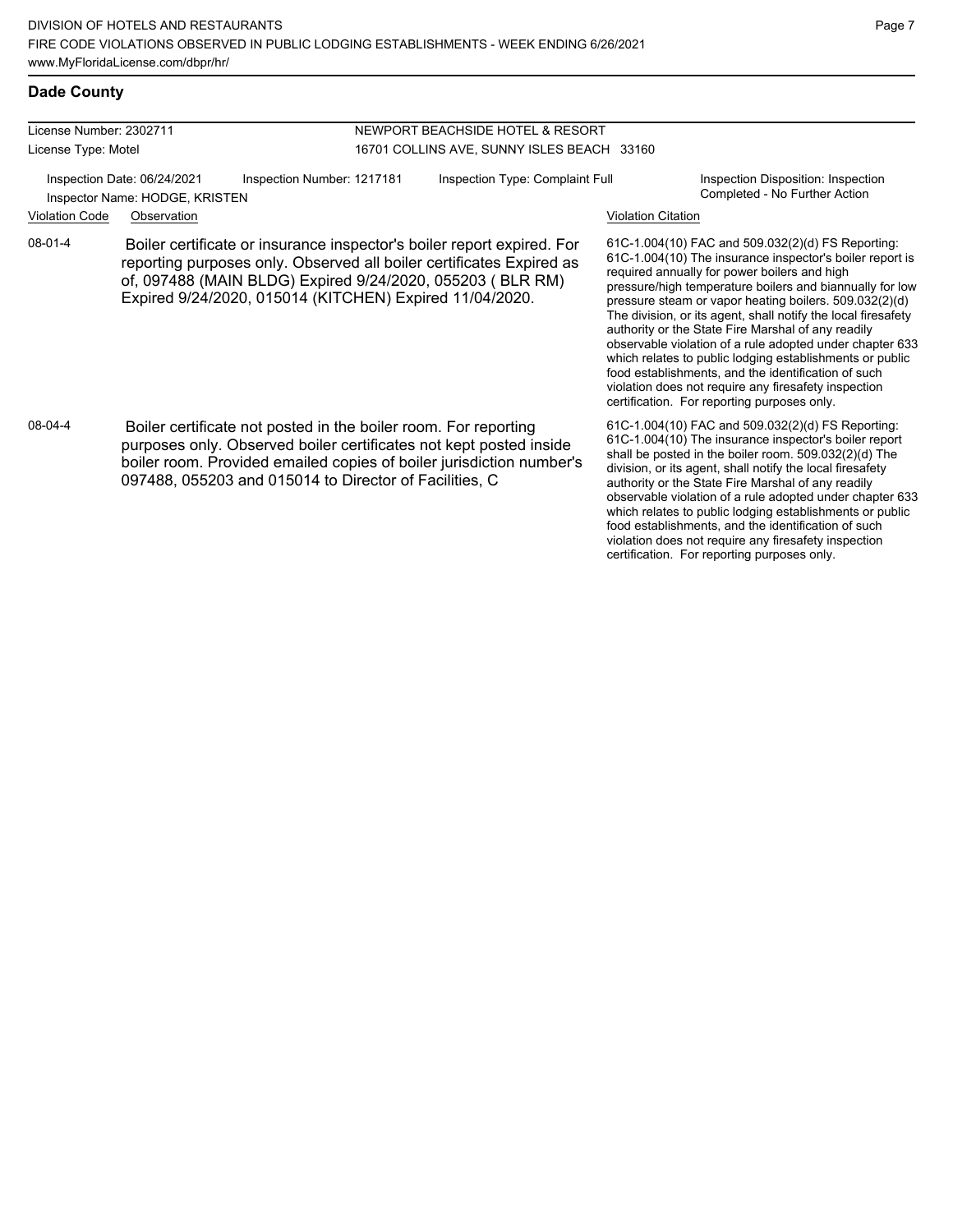### **Duval County**

| License Number: 2612235<br>License Type: Motel<br>Inspection Number: 1217170<br>Inspection Date: 06/22/2021<br>Inspector Name: ARMSTRONG, RICO |                                                               |                                                     | <b>RED ROOF INN #10251</b>      | 6969 LENOIR AVE E, JACKSONVILLE 32216                                                                                                                                                                            |                           |                                                                                                                                                                                                                                                                                                                                                                                                                                                                                                                                                                                                                                                                                                  |
|------------------------------------------------------------------------------------------------------------------------------------------------|---------------------------------------------------------------|-----------------------------------------------------|---------------------------------|------------------------------------------------------------------------------------------------------------------------------------------------------------------------------------------------------------------|---------------------------|--------------------------------------------------------------------------------------------------------------------------------------------------------------------------------------------------------------------------------------------------------------------------------------------------------------------------------------------------------------------------------------------------------------------------------------------------------------------------------------------------------------------------------------------------------------------------------------------------------------------------------------------------------------------------------------------------|
|                                                                                                                                                |                                                               |                                                     | Inspection Type: Complaint Full |                                                                                                                                                                                                                  |                           | Inspection Disposition: Inspection<br>Completed - No Further Action                                                                                                                                                                                                                                                                                                                                                                                                                                                                                                                                                                                                                              |
| <b>Violation Code</b>                                                                                                                          | Observation                                                   |                                                     |                                 |                                                                                                                                                                                                                  | <b>Violation Citation</b> |                                                                                                                                                                                                                                                                                                                                                                                                                                                                                                                                                                                                                                                                                                  |
| $08 - 01 - 4$                                                                                                                                  | reporting purposes only.<br>136404 136403                     | Boiler certificates expired on 6/13/21.             |                                 | Boiler certificate or insurance inspector's boiler report expired. For                                                                                                                                           |                           | 61C-1.004(10) FAC and 509.032(2)(d) FS Reporting:<br>61C-1.004(10) The insurance inspector's boiler report is<br>required annually for power boilers and high<br>pressure/high temperature boilers and biannually for low<br>pressure steam or vapor heating boilers. 509.032(2)(d)<br>The division, or its agent, shall notify the local firesafety<br>authority or the State Fire Marshal of any readily<br>observable violation of a rule adopted under chapter 633<br>which relates to public lodging establishments or public<br>food establishments, and the identification of such<br>violation does not require any firesafety inspection<br>certification. For reporting purposes only. |
| License Number: 2609702                                                                                                                        |                                                               |                                                     |                                 | <b>COUNTRY INN &amp; SUITES JACKSONVILLE SOUTH I-95</b>                                                                                                                                                          |                           |                                                                                                                                                                                                                                                                                                                                                                                                                                                                                                                                                                                                                                                                                                  |
| License Type: Hotel                                                                                                                            |                                                               |                                                     |                                 | 4690 SALISBURY RD, JACKSONVILLE 32256                                                                                                                                                                            |                           |                                                                                                                                                                                                                                                                                                                                                                                                                                                                                                                                                                                                                                                                                                  |
|                                                                                                                                                | Inspection Date: 06/21/2021<br>Inspector Name: VILBRUN, JOSUE | Inspection Number: 1159180                          |                                 | Inspection Type: Complaint Full                                                                                                                                                                                  |                           | Inspection Disposition: Call Back -<br>Extension given, pending                                                                                                                                                                                                                                                                                                                                                                                                                                                                                                                                                                                                                                  |
| <b>Violation Code</b>                                                                                                                          | Observation                                                   |                                                     |                                 |                                                                                                                                                                                                                  | <b>Violation Citation</b> |                                                                                                                                                                                                                                                                                                                                                                                                                                                                                                                                                                                                                                                                                                  |
| $08 - 01 - 4$                                                                                                                                  |                                                               | boiler report expired. For reporting purposes only. |                                 | - From initial inspection : Boiler certificate or insurance inspector's<br>Jurisdiction 133133 exp 7-14-19 & Jurisdiction 099841 exp 7-14-19<br>Operator stated already had inspection completed but has not rec |                           | 61C-1.004(10) FAC and 509.032(2)(d) FS Reporting:<br>61C-1.004(10) The insurance inspector's boiler report is<br>required annually for power boilers and high<br>pressure/high temperature boilers and biannually for low<br>pressure steam or vapor heating boilers. 509.032(2)(d)<br>The division, or its agent, shall notify the local firesafety<br>authority or the State Fire Marshal of any readily                                                                                                                                                                                                                                                                                       |

observable violation of a rule adopted under chapter 633 which relates to public lodging establishments or public food establishments, and the identification of such violation does not require any firesafety inspection certification. For reporting purposes only.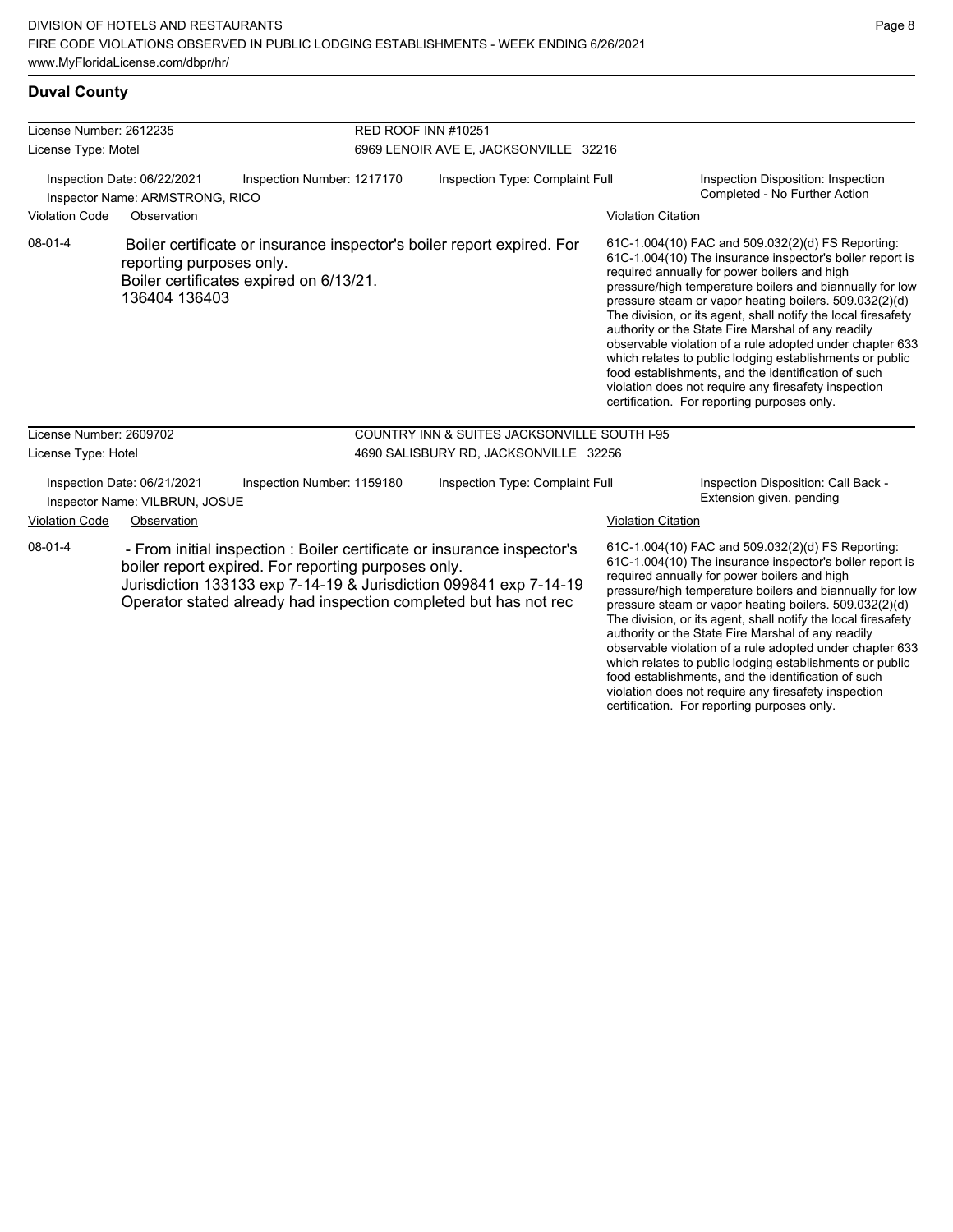### **Hillsborough County**

| License Number: 3905758 |                                                               |                                                                                                                                                                                                                                                           | <b>RODEWAY INN AND SUITES</b>      |                           |                                                                                                                                                                                                                                                                                                                                                                                                                            |
|-------------------------|---------------------------------------------------------------|-----------------------------------------------------------------------------------------------------------------------------------------------------------------------------------------------------------------------------------------------------------|------------------------------------|---------------------------|----------------------------------------------------------------------------------------------------------------------------------------------------------------------------------------------------------------------------------------------------------------------------------------------------------------------------------------------------------------------------------------------------------------------------|
| License Type: Motel     |                                                               |                                                                                                                                                                                                                                                           | 2904 MELBOURNE BLVD, TAMPA 33605   |                           |                                                                                                                                                                                                                                                                                                                                                                                                                            |
|                         | Inspection Date: 06/22/2021<br>Inspector Name: LOZANO, KELVIN | Inspection Number: 1216367                                                                                                                                                                                                                                | Inspection Type: Routine - Lodging |                           | Inspection Disposition: Call Back -<br>Complied                                                                                                                                                                                                                                                                                                                                                                            |
| <b>Violation Code</b>   | Observation                                                   |                                                                                                                                                                                                                                                           |                                    | <b>Violation Citation</b> |                                                                                                                                                                                                                                                                                                                                                                                                                            |
| $01 - 06 - 4$           | 340, 320                                                      | - From initial inspection : Portable fire extinguisher locked in a box<br>with no means of access to the fire extinguisher. For reporting<br>purposes only. No means to break glass next to room 318, 341,<br>- From follow-up inspection 2021-06-22: 336 |                                    | purposes only.            | 509.032(2)(d) FS Reporting: (d) The division, or its<br>agent, shall notify the local firesafety authority or the<br>State Fire Marshal of any readily observable violation of<br>a rule adopted under chapter 633 which relates to public<br>lodging establishments or public food establishments,<br>and the identification of such violation does not require<br>any firesafety inspection certification. For reporting |
| License Number: 3904020 |                                                               | LA QUINTA INN #597                                                                                                                                                                                                                                        |                                    |                           |                                                                                                                                                                                                                                                                                                                                                                                                                            |
| License Type: Motel     |                                                               |                                                                                                                                                                                                                                                           | 4730 SPRUCE ST, TAMPA 33607        |                           |                                                                                                                                                                                                                                                                                                                                                                                                                            |
|                         | Inspection Date: 06/25/2021<br>Inspector Name: ZHANG, JACKY   | Inspection Number: 1217176                                                                                                                                                                                                                                | Inspection Type: Complaint Full    |                           | Inspection Disposition: Administrative<br>complaint recommended                                                                                                                                                                                                                                                                                                                                                            |
| <b>Violation Code</b>   | Observation                                                   |                                                                                                                                                                                                                                                           |                                    | <b>Violation Citation</b> |                                                                                                                                                                                                                                                                                                                                                                                                                            |
| $04 - 01 - 4$           | reporting purposes only.                                      | Trouble/alarm light illuminated on the fire alarm control panel. For                                                                                                                                                                                      |                                    | purposes only.            | 509.032(2)(d) FS Reporting: The division, or its agent,<br>shall notify the local firesafety authority or the State Fire<br>Marshal of any readily observable violation of a rule<br>adopted under chapter 633 which relates to public<br>lodging establishments or public food establishments,<br>and the identification of such violation does not require<br>any firesafety inspection certification. For reporting     |
| License Number: 3900493 |                                                               | THE RIVIERA AT 8412                                                                                                                                                                                                                                       |                                    |                           |                                                                                                                                                                                                                                                                                                                                                                                                                            |
| License Type: Apartment |                                                               |                                                                                                                                                                                                                                                           | 8412 RIO BRAVO COURT, TAMPA 33617  |                           |                                                                                                                                                                                                                                                                                                                                                                                                                            |
|                         | Inspection Date: 06/23/2021<br>Inspector Name: REGAS, ANTHONY | Inspection Number: 1513050                                                                                                                                                                                                                                | Inspection Type: Complaint Full    |                           | Inspection Disposition: Inspection<br>Completed - No Further Action                                                                                                                                                                                                                                                                                                                                                        |
| <b>Violation Code</b>   | Observation                                                   |                                                                                                                                                                                                                                                           |                                    | <b>Violation Citation</b> |                                                                                                                                                                                                                                                                                                                                                                                                                            |
| $01 - 04 - 4$           |                                                               | No portable fire extinguisher present on the premises. For reporting<br>purposes only. Missing from buildings 5,14,22, and 27.                                                                                                                            |                                    |                           | 509.032(2)(d) FS Reporting: (d) The division, or its<br>agent, shall notify the local firesafety authority or the<br>State Fire Marshal of any readily observable violation of<br>a rule adopted under chapter 633 which relates to public<br>lodging establishments or public food establishments,<br>and the identification of such violation does not require                                                           |

any firesafety inspection certification. For reporting

purposes only.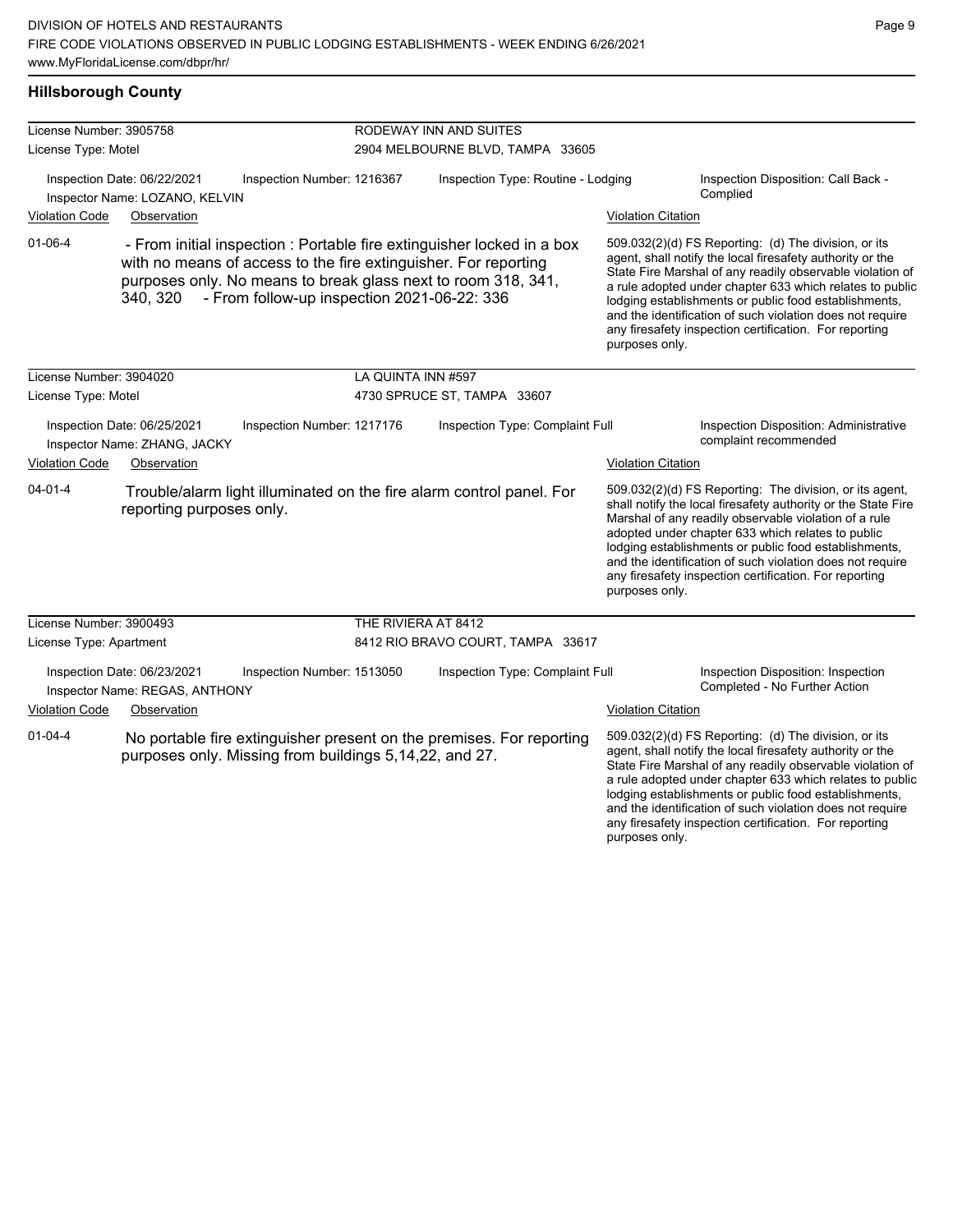| License Number: 5810954 |                                                                                  |                                                      | <b>HERITAGE HOTEL</b>                      |                                                                        |                           |                                                                                                                                                                                                                                                                                                                                                                                                                                                                                                                                                                                                                                                                                                  |  |  |
|-------------------------|----------------------------------------------------------------------------------|------------------------------------------------------|--------------------------------------------|------------------------------------------------------------------------|---------------------------|--------------------------------------------------------------------------------------------------------------------------------------------------------------------------------------------------------------------------------------------------------------------------------------------------------------------------------------------------------------------------------------------------------------------------------------------------------------------------------------------------------------------------------------------------------------------------------------------------------------------------------------------------------------------------------------------------|--|--|
| License Type: Motel     |                                                                                  |                                                      | 7900 S ORANGE BLOSSOM TRAIL, ORLANDO 32809 |                                                                        |                           |                                                                                                                                                                                                                                                                                                                                                                                                                                                                                                                                                                                                                                                                                                  |  |  |
| <b>Violation Code</b>   | Inspection Date: 06/22/2021<br>Inspector Name: PASIECKI, VICTORIA<br>Observation | Inspection Number: 1216643                           |                                            | Inspection Type: Routine - Lodging<br><b>Violation Citation</b>        |                           | Inspection Disposition: Administrative<br>complaint recommended                                                                                                                                                                                                                                                                                                                                                                                                                                                                                                                                                                                                                                  |  |  |
|                         |                                                                                  |                                                      |                                            |                                                                        |                           |                                                                                                                                                                                                                                                                                                                                                                                                                                                                                                                                                                                                                                                                                                  |  |  |
| $08 - 01 - 4$           | reporting purposes only.                                                         |                                                      |                                            | Boiler certificate or insurance inspector's boiler report expired. For |                           | 61C-1.004(10) FAC and 509.032(2)(d) FS Reporting:<br>61C-1.004(10) The insurance inspector's boiler report is<br>required annually for power boilers and high<br>pressure/high temperature boilers and biannually for low<br>pressure steam or vapor heating boilers. 509.032(2)(d)<br>The division, or its agent, shall notify the local firesafety<br>authority or the State Fire Marshal of any readily<br>observable violation of a rule adopted under chapter 633<br>which relates to public lodging establishments or public<br>food establishments, and the identification of such<br>violation does not require any firesafety inspection<br>certification. For reporting purposes only. |  |  |
| License Number: 5808315 |                                                                                  |                                                      |                                            | CARIBE ROYALE RESORT SUITES                                            |                           |                                                                                                                                                                                                                                                                                                                                                                                                                                                                                                                                                                                                                                                                                                  |  |  |
| License Type: Hotel     |                                                                                  |                                                      | 8101 WORLD CENTER DRIVE, ORLANDO 32821     |                                                                        |                           |                                                                                                                                                                                                                                                                                                                                                                                                                                                                                                                                                                                                                                                                                                  |  |  |
|                         | Inspection Date: 06/22/2021<br>Inspector Name: IRVEN, RYAN                       | Inspection Number: 1157154                           |                                            | Inspection Type: Routine - Lodging                                     |                           | Inspection Disposition: Warning<br><b>Issued</b>                                                                                                                                                                                                                                                                                                                                                                                                                                                                                                                                                                                                                                                 |  |  |
| <b>Violation Code</b>   | Observation                                                                      |                                                      |                                            |                                                                        | <b>Violation Citation</b> |                                                                                                                                                                                                                                                                                                                                                                                                                                                                                                                                                                                                                                                                                                  |  |  |
| $04 - 01 - 4$           | reporting purposes only.                                                         |                                                      |                                            | Trouble/alarm light illuminated on the fire alarm control panel. For   | purposes only.            | 509.032(2)(d) FS Reporting: The division, or its agent,<br>shall notify the local firesafety authority or the State Fire<br>Marshal of any readily observable violation of a rule<br>adopted under chapter 633 which relates to public<br>lodging establishments or public food establishments,<br>and the identification of such violation does not require<br>any firesafety inspection certification. For reporting                                                                                                                                                                                                                                                                           |  |  |
| License Number: 5811139 |                                                                                  |                                                      | <b>KEY SUITES</b>                          |                                                                        |                           |                                                                                                                                                                                                                                                                                                                                                                                                                                                                                                                                                                                                                                                                                                  |  |  |
| License Type: Hotel     |                                                                                  |                                                      |                                            | 4855 S ORANGE BLOSSOM TRL, ORLANDO 32839                               |                           |                                                                                                                                                                                                                                                                                                                                                                                                                                                                                                                                                                                                                                                                                                  |  |  |
|                         | Inspection Date: 06/22/2021<br>Inspector Name: PASIECKI, VICTORIA                | Inspection Number: 1158797                           |                                            | Inspection Type: Routine - Lodging                                     |                           | Inspection Disposition: Inspection<br>Completed - No Further Action                                                                                                                                                                                                                                                                                                                                                                                                                                                                                                                                                                                                                              |  |  |
| <b>Violation Code</b>   | Observation                                                                      |                                                      |                                            |                                                                        | <b>Violation Citation</b> |                                                                                                                                                                                                                                                                                                                                                                                                                                                                                                                                                                                                                                                                                                  |  |  |
| $01 - 02 - 4$           | Outside room 206                                                                 | is in need of recharge. For reporting purposes only. |                                            | Portable fire extinguisher pressure gauge indicates the extinguisher   | purposes only.            | 509.032(2)(d) FS Reporting: (d) The division, or its<br>agent, shall notify the local firesafety authority or the<br>State Fire Marshal of any readily observable violation of<br>a rule adopted under chapter 633 which relates to public<br>lodging establishments or public food establishments,<br>and the identification of such violation does not require<br>any firesafety inspection certification. For reporting                                                                                                                                                                                                                                                                       |  |  |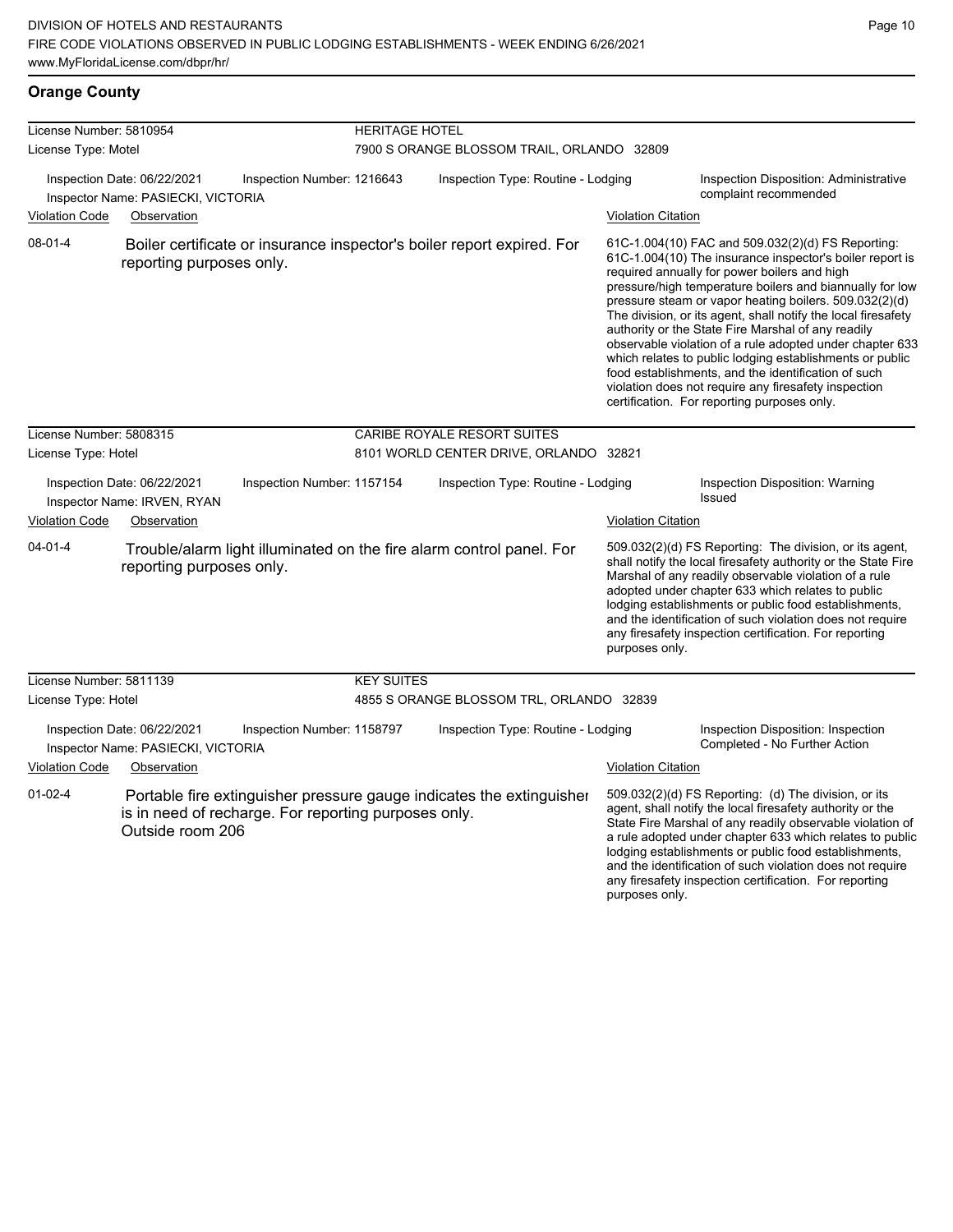| License Number: 5900233                                    |                               |                                                                                                                                            | <b>MAINGATE LAKESIDE RESORT</b>                     |                                                                                                                                                                                                                                                                                                                                                                                                                                              |  |  |  |
|------------------------------------------------------------|-------------------------------|--------------------------------------------------------------------------------------------------------------------------------------------|-----------------------------------------------------|----------------------------------------------------------------------------------------------------------------------------------------------------------------------------------------------------------------------------------------------------------------------------------------------------------------------------------------------------------------------------------------------------------------------------------------------|--|--|--|
| License Type: Hotel                                        |                               |                                                                                                                                            | 7769 W. IRLO BRONSON MEMORIAL HWY., KISSIMMEE 34747 |                                                                                                                                                                                                                                                                                                                                                                                                                                              |  |  |  |
| Inspection Date: 06/21/2021<br>Inspector Name: IRVEN, RYAN |                               | Inspection Number: 1159236                                                                                                                 | Inspection Type: Complaint Full                     | Inspection Disposition: Inspection<br>Completed - No Further Action                                                                                                                                                                                                                                                                                                                                                                          |  |  |  |
| <b>Violation Code</b>                                      | Observation                   |                                                                                                                                            |                                                     | <b>Violation Citation</b>                                                                                                                                                                                                                                                                                                                                                                                                                    |  |  |  |
| $01 - 01 - 4$                                              |                               | Portable fire extinguisher pressure gauge indicates the extinguisher<br>is overcharged. For reporting purposes only by 446.                |                                                     | 509.032(2)(d) FS Reporting: (d) The division, or its<br>agent, shall notify the local firesafety authority or the<br>State Fire Marshal of any readily observable violation of<br>a rule adopted under chapter 633 which relates to public<br>lodging establishments or public food establishments,<br>and the identification of such violation does not require<br>any firesafety inspection certification. For reporting<br>purposes only. |  |  |  |
| $01 - 02 - 4$                                              |                               | Portable fire extinguisher pressure gauge indicates the extinguisher<br>is in need of recharge. For reporting purposes only. By room 554   |                                                     | 509.032(2)(d) FS Reporting: (d) The division, or its<br>agent, shall notify the local firesafety authority or the<br>State Fire Marshal of any readily observable violation of<br>a rule adopted under chapter 633 which relates to public<br>lodging establishments or public food establishments,<br>and the identification of such violation does not require<br>any firesafety inspection certification. For reporting<br>purposes only. |  |  |  |
| $04 - 01 - 4$                                              | are the middle of inspection. | Trouble/alarm light illuminated on the fire alarm control panel. For<br>reporting purposes only. Panel in trouble. Engineering stated they |                                                     | 509.032(2)(d) FS Reporting: The division, or its agent,<br>shall notify the local firesafety authority or the State Fire<br>Marshal of any readily observable violation of a rule<br>adopted under chapter 633 which relates to public<br>lodging establishments or public food establishments,<br>and the identification of such violation does not require<br>any firesafety inspection certification. For reporting<br>purposes only.     |  |  |  |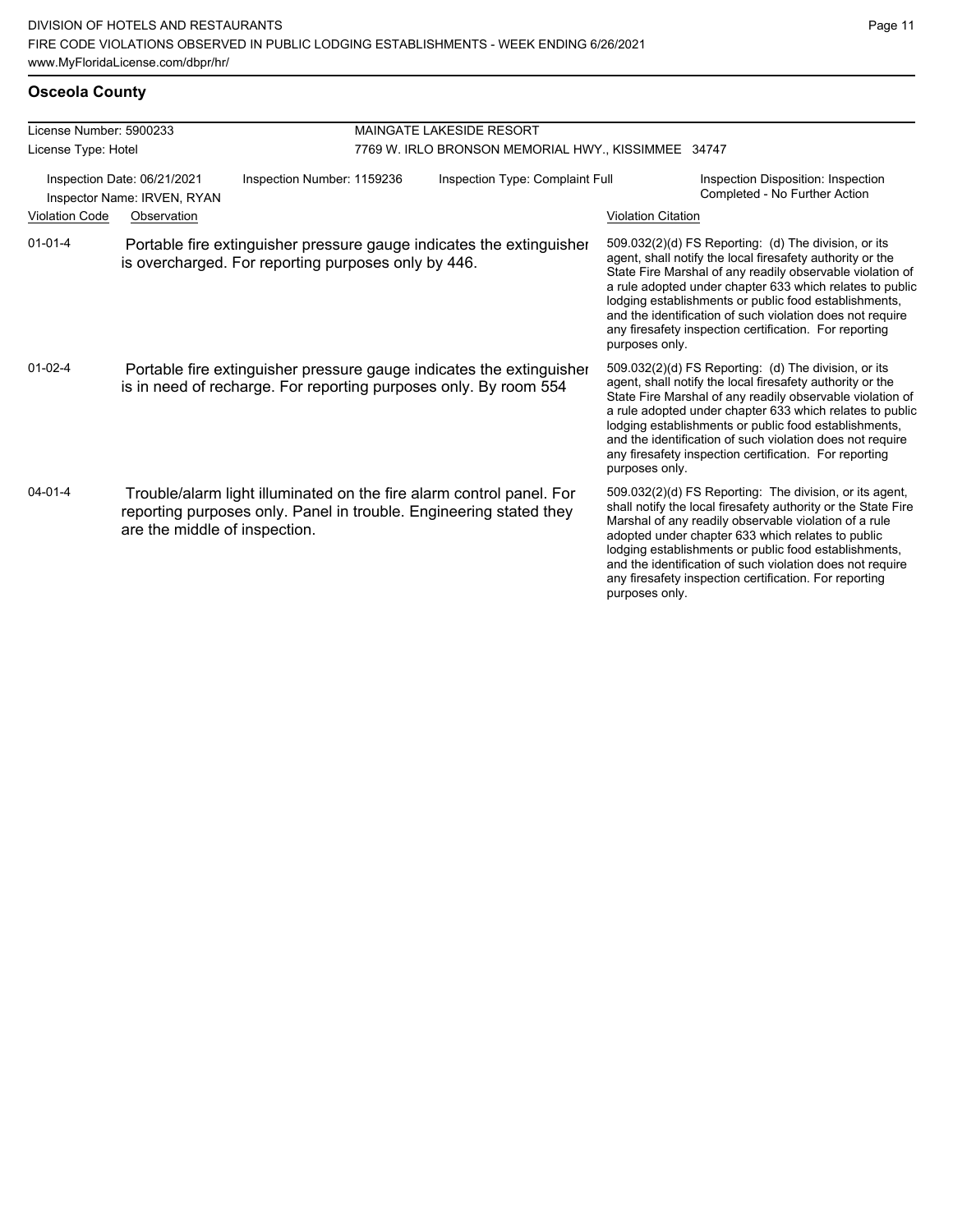### **Pasco County**

| License Number: 6100017               |                                                                |                                                                                                       | SADDLEBROOK RESORTS CONDO                                                                                                                                 |                           |                                                                                                                                                                                                                                                                                                                                                                                                                            |  |
|---------------------------------------|----------------------------------------------------------------|-------------------------------------------------------------------------------------------------------|-----------------------------------------------------------------------------------------------------------------------------------------------------------|---------------------------|----------------------------------------------------------------------------------------------------------------------------------------------------------------------------------------------------------------------------------------------------------------------------------------------------------------------------------------------------------------------------------------------------------------------------|--|
| License Type: Vacation Rental - Condo |                                                                | 5700 SADDLEBROOK WAY, WESLEY CHAPEL 335434411                                                         |                                                                                                                                                           |                           |                                                                                                                                                                                                                                                                                                                                                                                                                            |  |
|                                       | Inspection Date: 06/22/2021<br>Inspector Name: COLE, GABRIELLE | Inspection Number: 1088432                                                                            | Inspection Type: Complaint Full                                                                                                                           |                           | Inspection Disposition: Call Back -<br>Complied                                                                                                                                                                                                                                                                                                                                                                            |  |
| <b>Violation Code</b>                 | Observation                                                    |                                                                                                       |                                                                                                                                                           | <b>Violation Citation</b> |                                                                                                                                                                                                                                                                                                                                                                                                                            |  |
| $01 - 02 - 4$                         |                                                                | purposes only. By Building 3, Room 352. - From follow-up<br>inspection 2021-05-20: ** Time Extended** | - From initial inspection : Portable fire extinguisher pressure gauge<br>indicates the extinguisher is in need of recharge. For reporting<br>- From follo | purposes only.            | 509.032(2)(d) FS Reporting: (d) The division, or its<br>agent, shall notify the local firesafety authority or the<br>State Fire Marshal of any readily observable violation of<br>a rule adopted under chapter 633 which relates to public<br>lodging establishments or public food establishments,<br>and the identification of such violation does not require<br>any firesafety inspection certification. For reporting |  |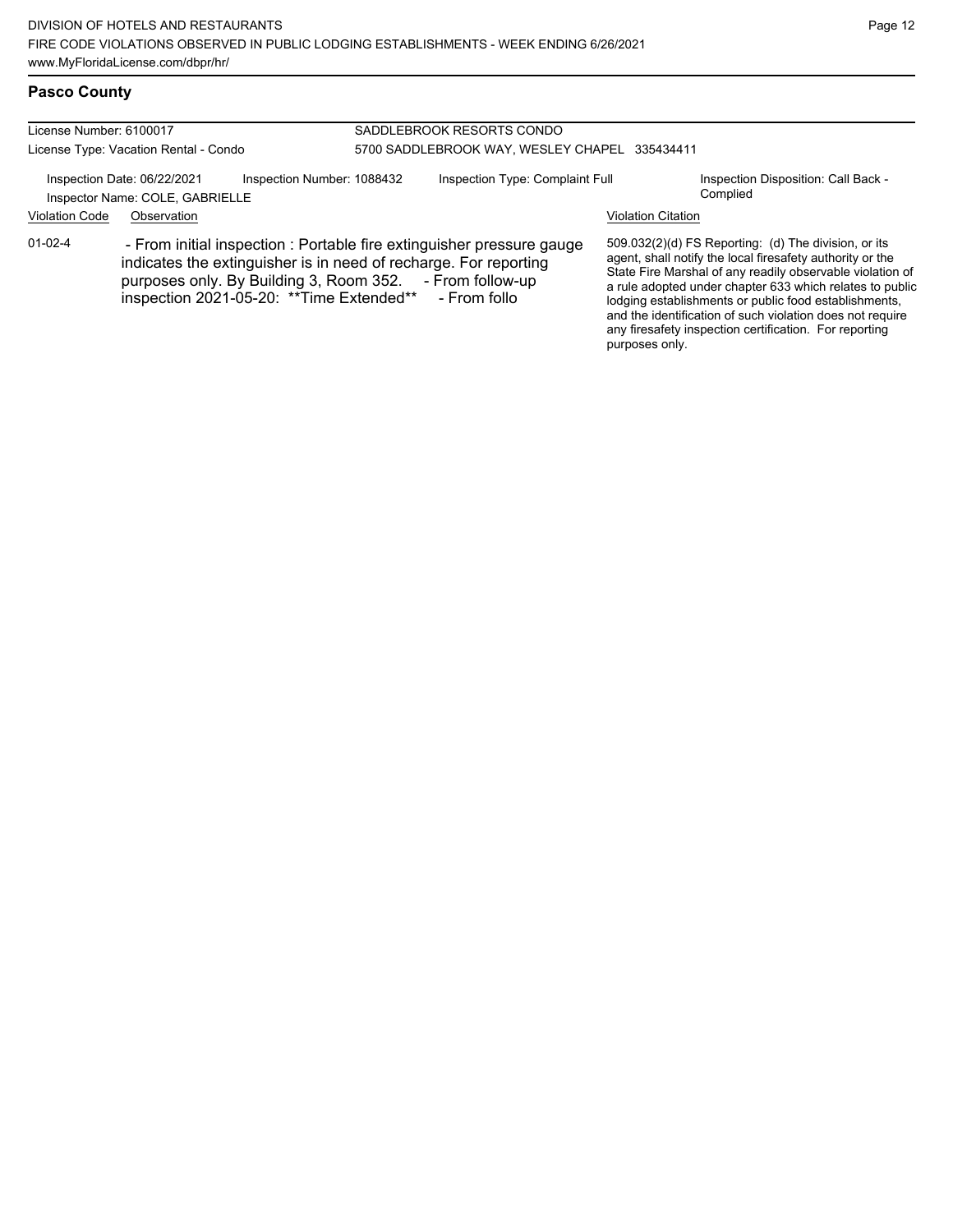# **Seminole County**

| License Number: 6900385 |                                                               |                                         |  | ALTAMONTE SPRINGS HOTEL & SUITES                                     |                           |                                                                                                                                                                                                                                                                                                                                                                                                                        |
|-------------------------|---------------------------------------------------------------|-----------------------------------------|--|----------------------------------------------------------------------|---------------------------|------------------------------------------------------------------------------------------------------------------------------------------------------------------------------------------------------------------------------------------------------------------------------------------------------------------------------------------------------------------------------------------------------------------------|
| License Type: Motel     |                                                               | 450 DOUGLAS RD, ALTAMONTE SPRINGS 32714 |  |                                                                      |                           |                                                                                                                                                                                                                                                                                                                                                                                                                        |
|                         | Inspection Date: 06/21/2021<br>Inspector Name: MARTIN, LESLIE | Inspection Number: 1217133              |  | Inspection Type: Complaint Full                                      |                           | Inspection Disposition: Inspection<br>Completed - No Further Action                                                                                                                                                                                                                                                                                                                                                    |
| <b>Violation Code</b>   | Observation                                                   |                                         |  |                                                                      | <b>Violation Citation</b> |                                                                                                                                                                                                                                                                                                                                                                                                                        |
| $04 - 01 - 4$           | reporting purposes only.                                      |                                         |  | Trouble/alarm light illuminated on the fire alarm control panel. For | purposes only.            | 509.032(2)(d) FS Reporting: The division, or its agent,<br>shall notify the local firesafety authority or the State Fire<br>Marshal of any readily observable violation of a rule<br>adopted under chapter 633 which relates to public<br>lodging establishments or public food establishments,<br>and the identification of such violation does not require<br>any firesafety inspection certification. For reporting |